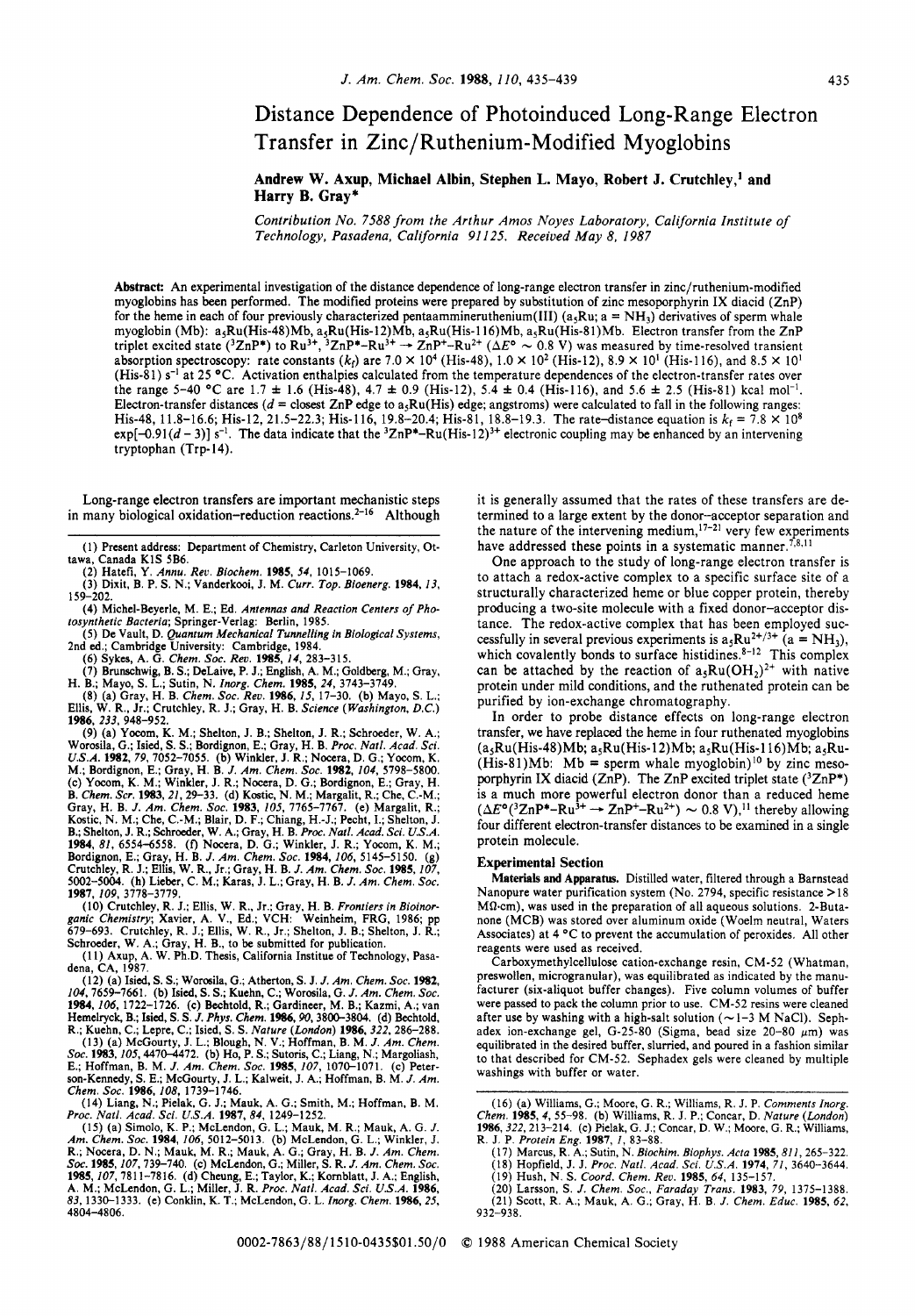Samples were degassed and purged with purified argon (passed through a manganese oxide column) on a dual-manifold vacuum argon line. At least five vacuum/purge cycles were used to deoxygenate samples. Transfers were done anaerobically with a cannula (Aldrich, 20-gal stainless, noncoring tips). Other air-sensitive manipulations were performed under argon in a Vacuum Atmospheres Co. HE-43-2 Dri Lab inert-atmosphere box. Concentration of protein solutions and removal of small molecules were achieved with an Amicon ultrafiltration system (YM-5 filter, 5000 molecular weight cutoff).

Preparations and Purifications. The perchlorate<sup>22</sup> and chloride<sup>23</sup> salts of tris( $1,10$ -phenanthroline)cobalt(III),  $Co(phen)_3^{3+}$ , were prepared by literature methods. A saturated solution of  $Co(phen)<sub>3</sub><sup>3+</sup>$  was used to oxidize the protein samples.

Aquopentaammineruthenium(II)  $(a_5RuH_2O^{2+})$  was synthesized by reduction of **chloropentaammineruthenium(II1)** (Strem) by zinc amalgam.24 The product was precipitated as the hexafluorophosphate salt and stored under vacuum, or the  $a_5RuH_2O^{2+}$  solution was used directly in the labeling reaction with protein.

**Purification of Sperm Whale Skeletal Muscle Ferrimyoglobin.** Sigma ferrimyoglobin *(6* g), metMb, was dissolved in 20 mL of Tris buffer *(p*  0.05 M, pH 7.2). The protein solution was centrifuged to separate the insoluble material. The supernatant was applied to a CM-52 column (4 cm  $\times$  80 cm) equilibrated with Tris buffer ( $\mu$  0.05 M, pH 7.8) at 4 °C. The sample was eluted at 50 mL/h with Tris buffer  $(\mu$  0.05 M, pH 7.2). Four separable bands were typically observed, and band IV (the richest in metMb) was used for these studies.

Preparation of Pentaammineruthenium(III) Ferrimyoglobin.<sup>10</sup> A solution containing 60 mg (25 mL of 1.3 mM metMb) of ferrimyoglobin in Tris buffer  $(\mu 0.05 \text{ M}, \text{pH} 7.2)$  was degassed and purged with argon in a septum-stoppered 120-mL bottle. Excessive foaming of the protein solution during degassing was avoided to minimize protein denaturation. A total of 130 mg of degassed aquopentaammineruthenium(I1) hexafluorophosphate was dissolved in 15 mL of argon-purged Tris buffer *(p*  0.05 M, pH 7.2).

The aquopentaammineruthenium(I1) was transferred under argon to the ferrimyoglobin solution. The ferrimyoglobin immediately reduced, and the solution changed color from the brown to deep red. After the mixture had reacted without agitation at room temperature for 30 min, the reaction was quenched by elution on a Sephadex G-25 column (Tris buffer,  $\mu$  0.05 M, pH 7.2). The protein fraction was collected, oxidized with  $Co(phen)<sub>3</sub><sup>3+</sup>$ , and stored at 4 °C.

**Purification of Pentaammineruthenium(II1) Ferrimyoglobin.Io** The mixture of ruthenated myoglobins was desalted by five cycles of Amicon concentration and dilution with water and then reduced to a final volume of 6 mL (600 mg, 5.6 mM modified metMb). The modified myoglobins were separated by isoelectric focusing. An LKB system (2117 Multiphor, 2197 Electrofocusing Power Supply) was used. Two gels were prepared by standard procedures.<sup>25</sup> To each gel was applied 3 mL of protein solution, and the gels were run at 4 °C (power supply settings: 1500 V, 22 mA, 10 W). Progress of the focusing was monitored visually by observing the separation of the modified myoglobin bands. When sufficient resolution of native, singly modified, and doubly modified bands occurred, the gels were stopped. The band of singly modified derivatives was cut from the trays and eluted from the gel through a disposable frit with water. The ampholytes were removed from the collected protein solution by Amicon ultrafiltration.

The mixture of singly ruthenated myoglobin derivatives was concentrated and loaded onto a CM-52 column (equilibrated with  $\mu$  0.1 M Tris buffer, pH 7.8, 4 cm  $\times$  70 cm) at 4 °C. The protein was eluted with Tris buffer at 50 mL/h. Four bands were collected, and each was concentrated and rechromatographed, if necessary. Fractions were kept at 4  $\rm ^oC$  for short-term storage or frozen at -60  $\rm ^oC$  (0.1 mM protein) in Tris buffer.  $Co(phen)_3^{3+}$  was added to all modified protein solutions for storage. The order of elution from the CM-52 column is  $a_5Ru(His-$ 12)Mb,  $a_5Ru(His-116)Mb$ ,  $a_5Ru(His-81)Mb$ , and  $a_5Ru(His-48)Mb$ .

**Preparation of Zinc Mesoporphyrin IX Diacid.** The porphyrin dimethyl ester was first saponified to the diacid. A total of 250 **mg** of mesoporphyrin IX dimethyl ester (Sigma) was dissolved in 5 mL of pyridine in a 50-mL three-neck flask. The flask was wrapped in foil and placed under an argon flow. A total of 20 mL of 1% potassium hydroxide in methanol (0.29 g of KOH (89%) in 25 mL of MeOH) was added with

3 mL of water. The reaction mixture was heated and refluxed for 2 h. Hydrochloric acid (6 N) was added to precipitate the porphyrin diacid. The reaction mixture was refrigerated overnight. The sample was centrifuged and decanted.

Zinc(II) was inserted into the free base by standard methods.<sup>26</sup> Evaluation of the completeness of the reaction and purity of the product was done by thin-layer chromatography (EM Reagents, silca gel 60  $F_{254}$ ). Samples were spotted from chloroform solution, and an 85:13.5:1.5  $(v/v/v)$  toluene/ethyl acetate/methanol solvent system was used as the developer.<sup>27</sup> Progress of the chromatography was followed by sample luminescence under UV light. The zinc mesoporphyrin IX diacid was stored in a foil-wrapped vial at  $-60$  °C.

**Preparation of Apomyoglobin.** The heme was removed from the myoglobin by the acidic 2-butanone extraction method.<sup>28,29</sup> On the final extraction, the aqueous apoprotein solution was removed and transferred to a Spectrapor dialysis bag (Spectrum Medical Industries; 20.4-mm diameter, 600-800 molecular weight cutoff, 3.2 mL/cm) that had been previously cleaned by standard methods. The sample was twice dialyzed against 1 L of 10 mM sodium bicarbonate (3.36 g of NaHCO, in 4 L of H<sub>2</sub>O) followed by three times against 1 L of  $\mu$  0.1 M phosphate buffer, pH 7.0. Each dialysis was continued for 6-12 h. The concentration of the apoprotein was determined from the absorption spectrum  $(\epsilon_{280} 15.8 \text{ mM}^{-1} \text{ cm}^{-1})$ .<sup>30</sup> A minor peak at 424 nm indicated the incomplete A minor peak at 424 nm indicated the incomplete removal of the iron porphyrin. Typically, heme removal in excess of 99% was achieved. Apoprotein prepared in this fashion was immediately used for reconstitution with the zinc mesoporphyrin.

**Preparation of Reconstituted Myoglobin.<sup>31</sup>** The apoprotein solution was maintained at 4 °C or ice bath temperatures for the duration of the insertion process. Approximately 3 mg of zinc mesoporphyrin **IX** diacid was dissolved in IO drops of 0.1 **N** NaOH(aq) in *5* mL. A volume of 2 mL of phosphate buffer  $(\mu 0.1 M, pH 7.0)$  was added to the porphyrin solution. The resulting solution was added dropwise to the apoprotein with gentle swirling. The mixture was stirred in the dark at  $4\,^{\circ}\text{C}$  for 12 h. A second insertion was then made. After 12 h more, the solution was left undisturbed overnight. The sample was centrifuged for 1-2 h, and the supernatant was decanted and saved for purification.

**Purification of Reconstituted Myoglobins.** The zinc mesoporphyrin IX reconstituted myoglobin was applied to a Sephadex G-25-80 column, equilibrated with phosphate buffer  $(\mu 0.01 \text{ M}, \text{pH} 7.0)$ , and eluted with the same buffer at 4 °C. The protein band was collected and concentrated by Amicon ultrafiltration for loading on the phosphate  $(\mu 0.01 M)$ equilibrated CM-52 **column** (3 cm **X** 22 cm). An ionic strength gradient,  $\mu$  0.01-0.1 M, was used to elute the sample at 30 mL/h. Unmodified zinc myoglobin typically required 30-36 h to elute, and 72-84 h were required for the ruthenated derivatives. Additional 0.1 M buffer was needed to complete some elutions. Zinc-substituted myoglobins were refrigerated in foil-wrapped vials and used as quickly as possible.

Analytical isoelectric focusing was used to determine the purity of the  $a_5Ru(His)Mb(ZnP)'s$  following final purification.<sup>32</sup> The isoelectric point (pI) of  $Mb(ZnP)$  is the same as the pI of ferromyoglobin (pI 7.4). Apomyoglobin is readily resolved from the reconstituted protein, because its pI is between  $\sim$ 8 and 9. The broad pI band indicates that the apomyoglobin consists of multiple components, probably a result of degradation of the less stable apoprotein. The a,Ru(His)Mb(ZnP) samples exhibit p $\Gamma$ s that correspond to reduced a<sub>5</sub>Ru(His)Mb derivatives.<sup>11</sup>

Reconstitution of apomyoglobin with zinc mesoporphyrin **IX** diacid was greater than 90% based on protein recovery. The determination of Mb(ZnP) concentrations assumes that the  $A_{280}$  extinction coefficients for apomyoglobin and Mb(ZnP) are similar. This assumption is supported by experimental results that correlate the amount of protein present before and after reconstitution with the UV-visible absorption data:<sup>33</sup><br> $A_{414}/A_{280} \sim 16$ , so  $\epsilon_{414} \sim 250 \text{ mM}^{-1} \text{ cm}^{-1}$ .

(26) Adler, A. D.; Longo, F. R.; Kampas, F.; Kim, **J.** *J. Inorg. Nucl. Chem.*  1970. **32.** 2443-2445.

- 
- 

(27) Doss, M. Z. Klin. Chem. Klin. Biochem. 1970, 8, 208–211.<br>
(28) Teale, F. W. Biochim. Biophys. Acta 1959, 35, 543.<br>
(29) Yonetani, T. J. Biol. Chem. 1967, 242, 5008–5013.<br>
(30) Stryer, L. J. J. Mol. Biol. 1965, 13, 48

1460-1464.

(32) LKB Ampholine polyacrylamide **gel** plates (PAG plates) were **used:**  pH range 3.5-9.5 (LKB 1804-101).

(33) After heme extraction (17.2 mg, *A280* 0.355, **c** 15.8 mM-' cm-l, 17 200 Da) (Edmundson, A. B.; Hirs, C. H. W. *J. Mol. Biol.* 1962,5,663-682), 45 mL of protein was available for reconstitution. The zinc mesoporphyrin was inserted, and following centrifugation and a Sephadex G-25 column, 17.5 **mg**  *(A* 0.403, 40 mL) was recovered. The amount of reconstituted protein is in apomyoglobin equivalents (the zinc porphyrin is not included in the calculation).

<sup>(22)</sup> Schilt, A. A,; Taylor, R. C. *Russ. J. Inorg. Chem. (Engl. Transl.)*  1959, 9, 211-221.

<sup>(23)</sup> Pfeiffer, P.; Werdelmann, B. *2. Anorg. Allg. Chem.* 1950, *263,* 31-38. (24) Ford, P.; Rudd, De F P.; Gaunder, R.; Taube, H. *J. Am. Chem. Soc.*  1968, *90,* 1187-1 194.

<sup>(25)</sup> Winter, A.; Perlmutter, H.; Davies, H. *Preparatiue Flat-Bed Elec-trofocusing in a Granulated Gel with the LKB 211* **7** *Multiphor,* Application Note 198, revised 1980.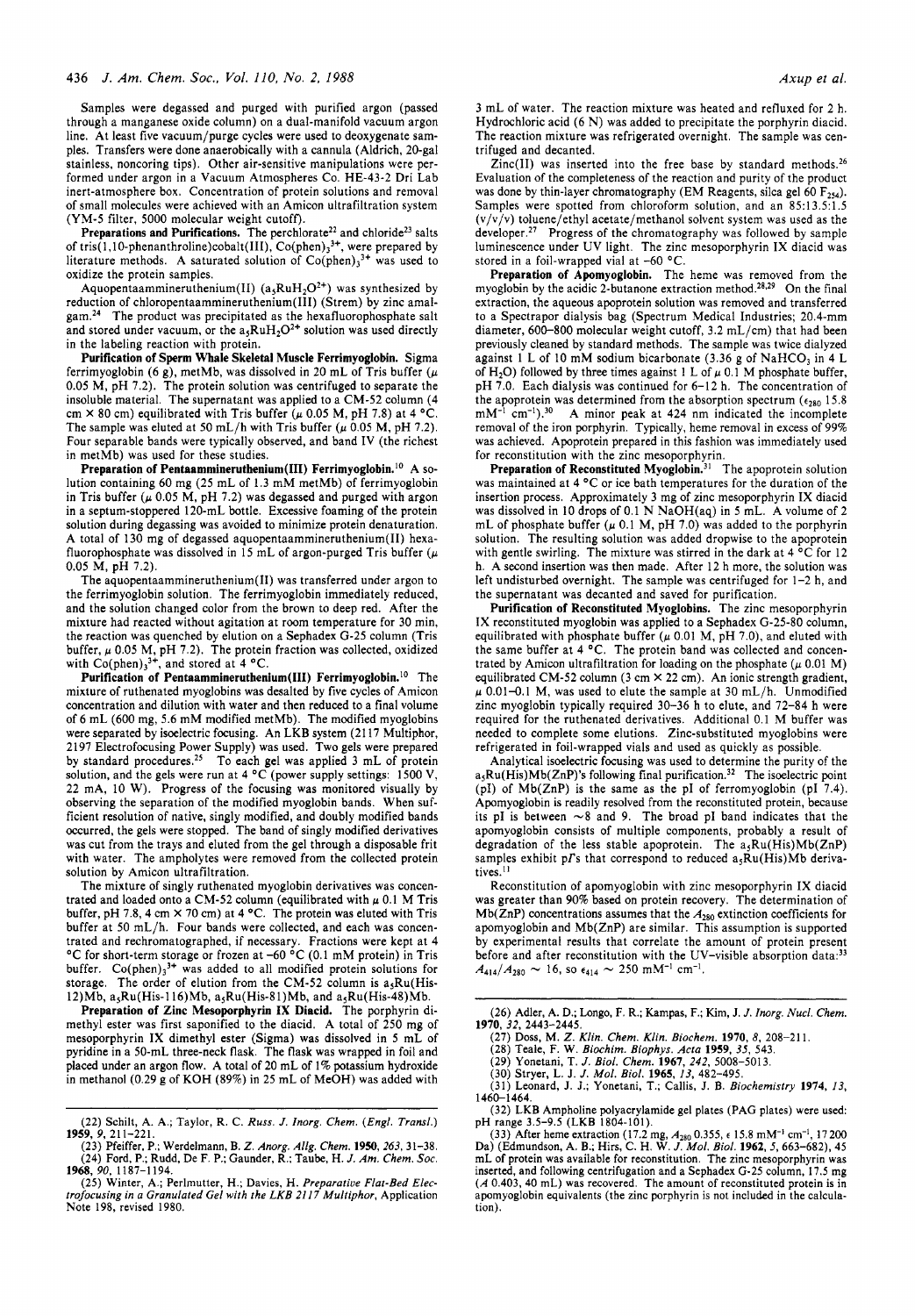|  |  | <b>Table I.</b> Electron-Transfer Rate Constants for $a_5Ru(His)Mb(ZnP)$ Derivatives |  |
|--|--|--------------------------------------------------------------------------------------|--|
|--|--|--------------------------------------------------------------------------------------|--|

| temp, $^{\circ}$ C ( $\pm$ 0.1) | $Mb(ZnP)$ :<br>$k_{\text{obsd}}$ , $a \text{ s}^{-1}$ | $His-48:$<br>$k_0^b s^{-1}$ | $His-81$                            |                                    | $His-116$                           |                                    | $His-12$                                 |                               |
|---------------------------------|-------------------------------------------------------|-----------------------------|-------------------------------------|------------------------------------|-------------------------------------|------------------------------------|------------------------------------------|-------------------------------|
|                                 |                                                       |                             | $k_{\text{obsd}}$ , s <sup>-1</sup> | $k_0$ <sup>c</sup> s <sup>-1</sup> | $k_{\text{obsd}}$ , s <sup>-1</sup> | $k_0$ <sup>c</sup> s <sup>-1</sup> | $k_{\text{obsd}}$ , $^a$ s <sup>-1</sup> | $k_{\rm f}$ , s <sup>-1</sup> |
| 7.6                             | $3.8 \pm 0.5$                                         | $5.4 \pm 0.9$               | $7.4 \pm 0.2$                       | $3.6 \pm 0.5$                      | $8.6 \pm 0.6$                       | $4.8 \pm 0.8$                      | $9.9 \pm 0.7$                            | $6.1 \pm 0.9$                 |
| 11.8                            | $3.9 \pm 0.4$                                         | $6.2 \pm 0.8$               | $9.0 \pm 1.3$                       | $5.1 \pm 1.4$                      | $9.2 \pm 0.4$                       | $5.4 \pm 0.6$                      | $10.3 \pm 0.3$                           | $6.4 \pm 0.5$                 |
| 16.2                            | $3.9 \pm 0.3$                                         | $6.2 \pm 0.6$               | $9.7 \pm 0.8$                       | $5.8 \pm 0.9$                      | $10.5 \pm 0.2$                      | $6.6 \pm 0.4$                      | $11.7 \pm 0.3$                           | $7.8 \pm 0.4$                 |
| 20.6                            | $4.0 \pm 0.3$                                         | $6.3 \pm 1.3$               | $11.2 \pm 1.0$                      | $7.3 \pm 1.0$                      | $11.4 \pm 1.2$                      | $7.5 \pm 1.2$                      | $11.9 \pm 1.6$                           | $8.0 \pm 1.6$                 |
| 25.0                            | $4.0 \pm 0.2$                                         | $7.0 \pm 0.8$               | $12.6 \pm 1.2$                      | $8.6 \pm 1.2$                      | $13.0 \pm 0.2$                      | $8.9 \pm 0.3$                      | $14.1 \pm 1.1$                           | $10.1 \pm 1.1$                |
| 29.4                            | $4.1 \pm 0.2$                                         | $7.7 \pm 1.4$               | $13.8 \pm 0.5$                      | $9.7 \pm 0.5$                      | $14.4 \pm 0.7$                      | $10.3 \pm 0.7$                     | $15.7 \pm 1.9$                           | $11.6 \pm 1.9$                |
| 34.0                            | $4.2 \pm 0.2$                                         | $8.0 \pm 1.0$               | $15.2 \pm 2.2$                      | $11.0 \pm 2.2$                     | $15.9 \pm 0.1$                      | $11.7 \pm 0.2$                     | $17.4 \pm 0.5$                           | $13.3 \pm 0.5$                |
| 38.6                            | $4.2 \pm 0.1$                                         | $8.1 \pm 1.4$               | $17.2 \pm 2.1$                      | $13.0 \pm 2.1$                     | $18.3 \pm 2.2$                      | $14.1 \pm 2.2$                     | $19.2 \pm 1.7$                           | $15.0 \pm 1.7$                |

 $\frac{a}{k_{\text{obsd}}} \times 10^{-1}$ .  $b k_f \times 10^{-4}$ .  $c k_f \times 10^{-1}$ .

**Instrumentation.** Transient absorption lifetime measurements were made with a pulsed-laser system described previously.<sup>9f</sup> Modifications to the system for transient absorption measurements are indicated below. Samples ( $\mu$  0.1 M, phosphate buffer pH 7.0,  $A_{414} \sim 1.25$ ) were degassed in a vacuum cell with a 1-cm fluorescence cuvette side arm. A 500-W continuous-wave tungsten lamp with an Infrared Industries Model 518 lamp power supply served as the probe beam source. The beam was collimated ( $f$  17.7 cm, diameter 7.5 cm) in the lamp housing and focused by a lens  $(f 15.2 \text{ cm}, \text{ diameter } 10.0 \text{ cm})$  through a series of Corning filters, 0-52, 0-51, 5-57, and 5-58. The beam was cropped by a 0.8-cm aperature and passed through the sample cell. The beam was refocused (f7.0 cm, diameter **3.8** cm) onto the slit of the monochromator (0.8 mm) through a Corning 5057 filter. A Tektronix FET probe amplifier with a 5-k $\Omega$  resistor was used for all transients except the a<sub>5</sub>Ru(His-48)Mb-(ZnP) system, in which case a LeCroy amplifier was used. A total of 40 pulses was taken at 1 Hz, and the data were averaged on a PDP computer. Data were serially transferred to an IBM PCAT for later analysis and graphics. Data were analyzed with nonlinear least-squares routines. Both monophasic and biphasic first-order fits with zero and nonzero endpoints were made.

### **Results and Discussion**

Electron-transfer rates were determined from the quenching of the <sup>3</sup>ZnP\* decay. The long-lived triplet excited state reduces histidine-bound ruthenium(III)  $(\Delta E^{\circ} \sim 0.8 \text{ V})$ , and back electron transfer to  $\text{ZnP}^+$  rapidly returns the system to its initial state  $(k_b)$  $> k_f$ ) (eq 1)<sup>11,34,35</sup>

$$
ZnP-Ru^{3+} \frac{hv}{k_d} = 3ZnP^{*} - Ru^{3+}
$$
  
\n
$$
k \frac{1}{2}mv^{2} - Ru^{2+}
$$
 (1)

The native Mb(ZnP) data fit a monophasic first-order nonzero end point expression for at least 4 half-lives. The rate constant  $(k_d)$  obtained from this fit is  $40 \pm 2$  s<sup>-1</sup> at 25 °C. The Mb(<sup>3</sup>ZnP\*) decay rate does not vary significantly from 7.6 °C  $(38 \pm 5 \text{ s}^{-1})$ to 38.6 °C  $(42 \pm 1 \text{ s}^{-1})$  (Table I). Values of  $k_d$  determined at 3 and 90  $\mu$ M are 41  $\pm$  2 and 46  $\pm$  4 s<sup>-1</sup>, respectively, confirming that no bimolecular quenching of  $Mb(^{3}ZnP*)$  occurs.

The  $a_5Ru(His-48)Mb(ZnP)$  data also fit a monophasic firstorder nonzero end point expression for at least 4 half-lives (Figure 1). A rate constant of  $(7.0 \pm 0.8) \times 10^4$  s<sup>-1</sup> was obtained. Subtraction of the intrinsic decay rate  $(40 \pm 2 \text{ s}^{-1})$  does not affect this result  $(k_{\text{obsd}} \sim k_f)$ . The decay of photoexcited a<sub>s</sub>Ru(His- $48$ )Mb(ZnP) also was measured following dithionite reduction<sup>36</sup> of  $a_5Ru(His-48)^{3+}$ ; the observed decay rate (50  $\pm$  5 s<sup>-1</sup>) is nearly the same as  $k_d$ . The a<sub>s</sub>Ru(His-48)Mb(<sup>3</sup>ZnP<sup>\*</sup>) quenching rate constant exhibits a slight temperature dependence (Table **I),**  ranging from  $(5.4 \pm 0.9) \times 10^4$  s<sup>-1</sup>  $(7.6 °C)$  to  $(8.1 \pm 1.4) \times 10^4$ **s-I** (38.6 *"C).* 

Residuals corresponding to a monophasic first-order nonzero end point fit of the  $a_5Ru(His-81)Mb(ZnP)$  data indicate a de-

(36) Samples were treated with sodium dithionite in an inert-atmosphere box. Excess dithionite was removed by four cycles of concentration and dilution with an Amicon ultrafiltration unit.



**Figure 1.** (a) Time-resolved 414-nm transient absorption of  $a_5Ru(His 48$ )Mb(ZnP) at 25 °C following 532-nm laser excitation; (b) analysis of a5Ru(His-48)Mb(ZnP) data (monophasic first-order nonzero end point).

viation from monophasic behavior. These data **can** be satisfactorily fit to a biphasic first-order zero endpoint expression. **A** total of 9 half-lives of the fast component was used in the analysis. The observed rate  $(126 \pm 12 \text{ s}^{-1})$  corresponds to a  $k_f$  of 86  $\pm$  12 s<sup>-1</sup>. The second component contributes less than 10% to the transient absorption measurement and was observed for less than 2 halflives. Over the range  $3-15 \mu M$ ,  $a_5Ru(His-81)Mb(ZnP)$  showed no variation in  $k_{\text{obsd}}$ ; following reduction<sup>36</sup> of  $a_5Ru(His-81)^{3+}$ , the observed rate  $(45 \pm 4 \text{ s}^{-1})$  was found to be within experimental error of  $k_d$ .

Similar analyses of the  $a_5Ru(His-116)Mb(ZnP)$  and  $a_5Ru$ -(His-12)Mb(ZnP) data yielded electron-transfer rate constants of  $89 \pm 3$  and  $101 \pm 11$  s<sup>-1</sup>, respectively. The His-81, -116, and -1 **2** derivatives exhibit moderate temperature dependences (Table **I).** Enthalpies of activation  $(\Delta H^*$ , kcal mol<sup>-1</sup>) are as follows:  $Mb(ZnP), 0.0 ± 0.9; a<sub>5</sub>Ru(His-48)Mb(ZnP), 1.7 ± 1.6; His-81,$ 5.6  $\pm$  2.5; His-116, 5.4  $\pm$  0.4; His-12, 4.7  $\pm$  0.9.<sup>37</sup>

<sup>(34)</sup> Elias, **H.;** Chou, M. H.; Winkler, J. R. *J. Am. Chem.* **Soc.,** in press. (35) Under pulsed-laser experimental conditions, the  $a_5Ru(His)Mb(ZnP)$ samples are quite stable. The absorption spectra remain unchanged after 500 laser pulses. A slow reversible decay amounting to about 10% of the transient optical density change is attributable to protein impurities.<sup>30</sup> The initial optical density is restored within 1 **s** of the excitation pulse **(8-11s** fwhm, 1-Hz repeition). In contrast, when using a broad-band microsecond excitation source, the sample undergoes significant decomposition  $(\sim 50\%)$  within five flashes.

<sup>(37)</sup> The results of more extensive studies of the effects of temperature on electron-transfer rates in a<sub>3</sub>RuMb(ZnP) and a<sub>3</sub>RuMb(MgP) derivatives are discussed elsewhere. Cowan, J. A.; Upmacis, R. K.; Gray, H. B. *Recl.* press. Upmacis, R. K.; Gray, H. B., to be submitted for publication.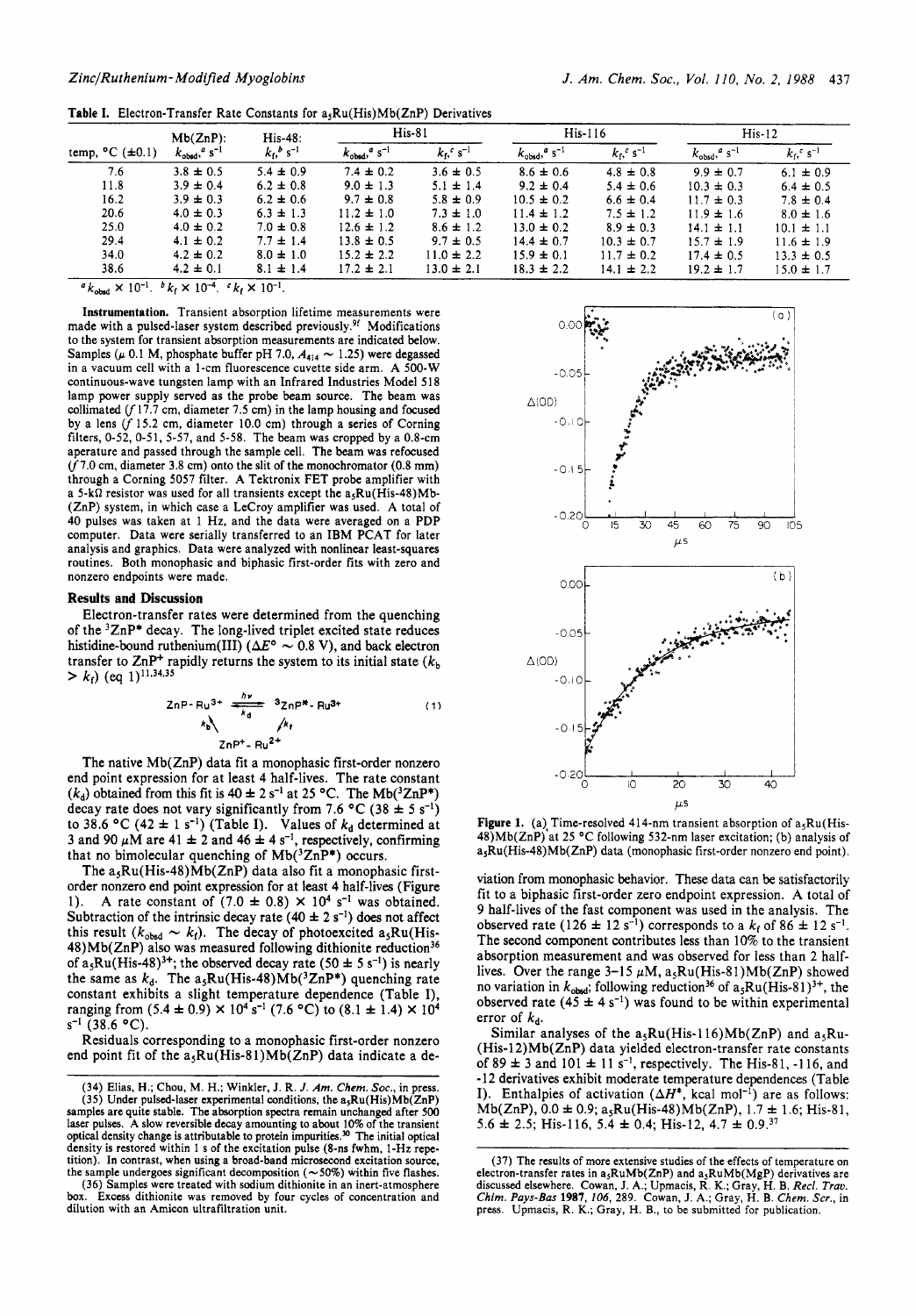

**Figure 2.** View of the heme and the surface histidines that are modified in the four ruthenated myoglobins.

**Table 11.** Electron-Transfer Distances for Ruthenated Heme Proteins"

| derivative           | $d$ range, $A$       | $d_m$ range, $\AA$   |
|----------------------|----------------------|----------------------|
| $a_5Ru(His-33)cyt$ c | $10.8 - 11.7$ [11.6] | $16.1 - 18.8$ [18.3] |
| $a_5Ru(His-48)Mb$    | $11.8 - 16.6$ [12.7] | $16.6 - 23.9$ [17.1] |
| $a, Ru(His-81)Mb$    | $18.8 - 19.3$ [19.3] | $24.1 - 26.6$ [25.1] |
| $a5Ru(His-116)Mb$    | 19.8-20.4 [20.1]     | 26.8-27.8 [27.7]     |
| $a_5Ru(His-12)Mb$    | $21.5 - 22.3$ [22.0] | 27.8-30.5 [29.3]     |

"The distances are lower and upper values at 6.5 kcal above the potential energy minimum. The value at the minimum is in brackets.

Distance Dependence. Theory indicates that the rate of longrange electron transfer will fall off exponentially with donoracceptor distance.<sup>17</sup> Both edge-edge *(d)* and metal-metal  $(d_m)$ distances were examined in our analysis.<sup>38</sup> Assuming an electronic transmission coefficient of unity when  ${}^{3}ZnP^{*}$  and  $a_{5}Ru(His)^{3+}$ are in van der Waals edge-edge contact  $(d = 3 \text{ Å})$ ,<sup>39</sup> the standard theoretical expression for the electron-transfer rate constant is eq 2, where  $\lambda$  is the vertical reorganization energy and  $\Delta G^{\circ}$  is the reaction free energy.<sup>17</sup>

$$
k_f = 10^{13} \exp[-(\lambda + \Delta G^{\circ})^2 / 4\lambda RT] \exp[-\beta(d-3)] s^{-1}
$$
 (2)

Electron-transfer distances for the various Mb derivatives (Figure **2)** and for asRu(His-33)-cytochrome c were obtained from a rigid-body conformational search<sup>40</sup> of the appropriately modified sperm whale myoglobin and tuna cytochrome  $c$  structures.<sup>41</sup> The searches were performed by evaluating the van der Waals energy of the **104** unique conformations that are generated by successively incrementing each of the two histidine (modified with  $a_5Ru$ )

**(40)** (a) Gelin, B. R.; Karplus, M. *Biochemistry* 1979,18,1256-1268. (b)



**Figure 3.** Distance dependence of  $\ln k_f$ : 33, a<sub>5</sub>Ru(His-33)cyt c(ZnP); other numbers, the  $a_5Ru(His)Mb(ZnP)$  derivatives. The lines are least-squares fits to 6.5 kcal lower limit/upper limit  $(-)$  and minimum energy  $(-)$  d values.



Figure 4. View of the Trp-14 between the porphyrin and Ru(His-12)<sup>3+</sup> in  $a_5Ru(His-12)Mb$ .

side-chain dihedral angles by 3.6°. The calculation included only the van der Waals contribution of those atoms within 8.5 **A** of the ruthenated histidine in each conformation. Pseudo potential energy surfaces were obtained by plotting conformational energy vs electron-transfer distance  $(d \text{ or } d_m)$  and by fitting a smooth curve under the generated points. **A** comparison of the experimental structure<sup> $\bar{4}$ 2 of a<sub>s</sub>Ru(His-48)Mb reveals an uncertainty of</sup> at least 6.5 kcal in **our** calculations. That is, the experimental *d,,,* of 24 **A** falls **on** our potential energy surface approximately 6.5 kcal above the calculated minimum. The  $d$  and  $d<sub>m</sub>$  ranges in our analysis of the rates reflect this 6.5-kcal uncertainty (Table **11).** 

The  $\ln k_f$  vs *d* plot for the a<sub>5</sub>RuMb and a<sub>5</sub>Ru-cyt  $c^{34}$  experiments is shown in Figure 3. The experimental distance dependence of the rate constant is given by *eq* 3. Best fits to the lower

$$
k_{\rm f} = 7.8 \times 10^8 \exp[-0.91(d-3)] \, \text{s}^{-1} \tag{3}
$$

and upper limits of the *d* ranges give  $k_f = 2.8 \times 10^8 \exp[-0.87(d$  $(-3)$ ]  $\bar{s}^{-1}$  and  $k_f = 5.8 \times 10^9 \exp[-0.99(d-3)] \text{ s}^{-1}$ , respectively, thereby providing a measure of the uncertainty in eq  $3.^{43}$ 

(42) Mottonen, J.; Ringe, D.; Petsko, G. **A.,** unpublished results.

<sup>(38)</sup> The distance between Ru and Zn is  $d_m$ ; the closest distance between the Ru ligand atoms (the five ring atoms of histidine and the five nitrogen atoms of the ammines) and the Zn ligand atoms (the five **ring** atoms of the

histidine and the porphyrin-ring atoms) is d.<br>
(39) Electron transfer should be facile at the van der Waals edge-edge<br>
contact because there are relatively low lying imidazole to  $Ru^{3+}$  chargetransfer states that should interact strongly with the delocalized r-donor level of <sup>3</sup>ZnP\*: Krogh-Jespersen, K.; Schugar, H. J. *Inorg. Chem.* 1984, 23, 4390–4393. Krogh-Jespersen, K.; Westbrook, J. D.; Potenza, J. A.; Schugar, H. J. J. Am. Chem. Soc. 1987, 109, 7025–7031.

Calculations were performed with BIOGRAF/III version 1.23: BIOGRAF was<br>designed and written by S. L. Mayo, B. D. Olafson, and W. A. Goddard III.<br>(41) (a) Protein coordinates were obtained from the Brookhaven Protein<br>Data B placed by  $a_5Ru(His)$  served as the structural model for the horse heart protein.